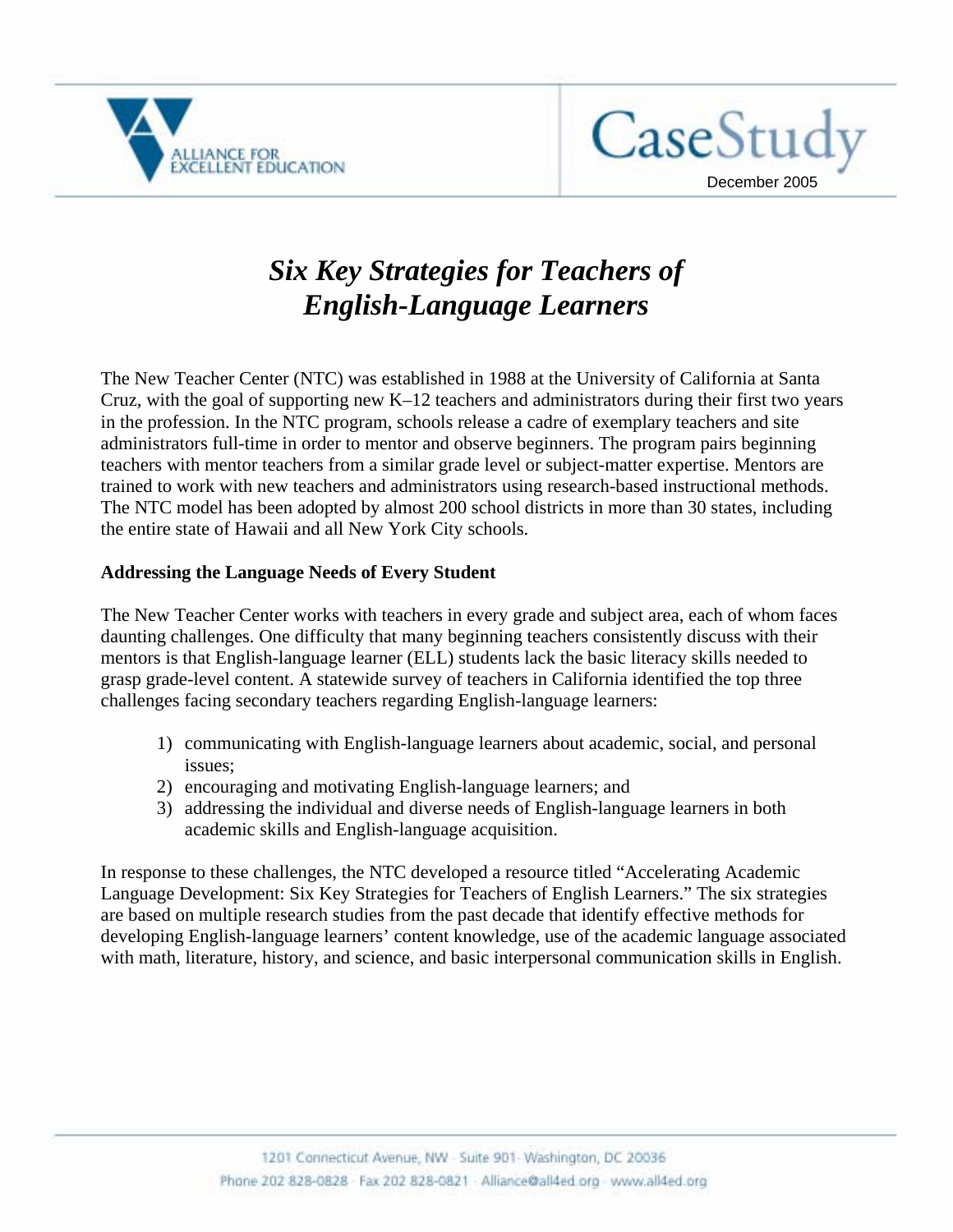### **Two Birds, One Stone: Improving Language Development and Adolescent Literacy**

The six key strategies not only help students develop English as a second language, they also help native speakers learn words that are not part of everyday English (for example, words such as *algorithm*, *allegory*, *Avogadro's hypothesis*, or *filibuster*). Using this tool, beginning teachers, their mentors, and administrators plan, reflect, and observe classroom instruction with students' language development and content learning in mind. The NTC introduces the tool in workshops that establish a common language among educators regarding effective methods for language-focused instruction. District teachers, mentors, and administrators use the six key strategies to identify good teaching skills that help them plan lessons that are accessible to a range of students.

- The first of the six key strategies is *vocabulary and language development*, through which teachers introduce new concepts by discussing vocabulary words key to that concept. Exploring specific academic terms like *algorithm* starts a sequence of lessons on larger math concepts and builds the student's background knowledge.
- The second strategy is *guided interaction*. With this method, teachers structure lessons so students work together to understand what they read—by listening, speaking, reading, and writing collaboratively about the academic concepts in the text.
- The third strategy is *metacognition and authentic assessment*. Rather than having students simply memorize information, teachers model and explicitly teach thinking skills (*metacognition*) crucial to learning new concepts. Research shows that metacognition is a critical skill for learning a second language and a skill used by highly proficient readers of any language. With *authentic assessments*, teachers use a variety of activities to check students' understanding, acknowledging that students learning a second language need a variety of ways to demonstrate their understanding of concepts that are not wholly reliant on advanced language skills.
- The fourth strategy is *explicit instruction*, or direct teaching of concepts, academic language, and reading comprehension strategies needed to complete classroom tasks.
- The fifth strategy is the use of *meaning-based context and universal themes*, referring to taking something meaningful from the students' everyday lives and using it as a springboard to interest them in academic concepts. Research shows that when students are interested in something and can connect it to their lives or cultural backgrounds they are more highly motivated and learn at a better rate.
- The final strategy is the use of *modeling*, *graphic organizers*, *and visuals*. The use of a variety of visual aids, including pictures, diagrams, and charts, helps all students—and especially ELL students—easily recognize essential information and its relationship to supporting ideas. Visuals make both the language and the content more accessible to students.

### *[See page four and five for further detail on the six strategies.]*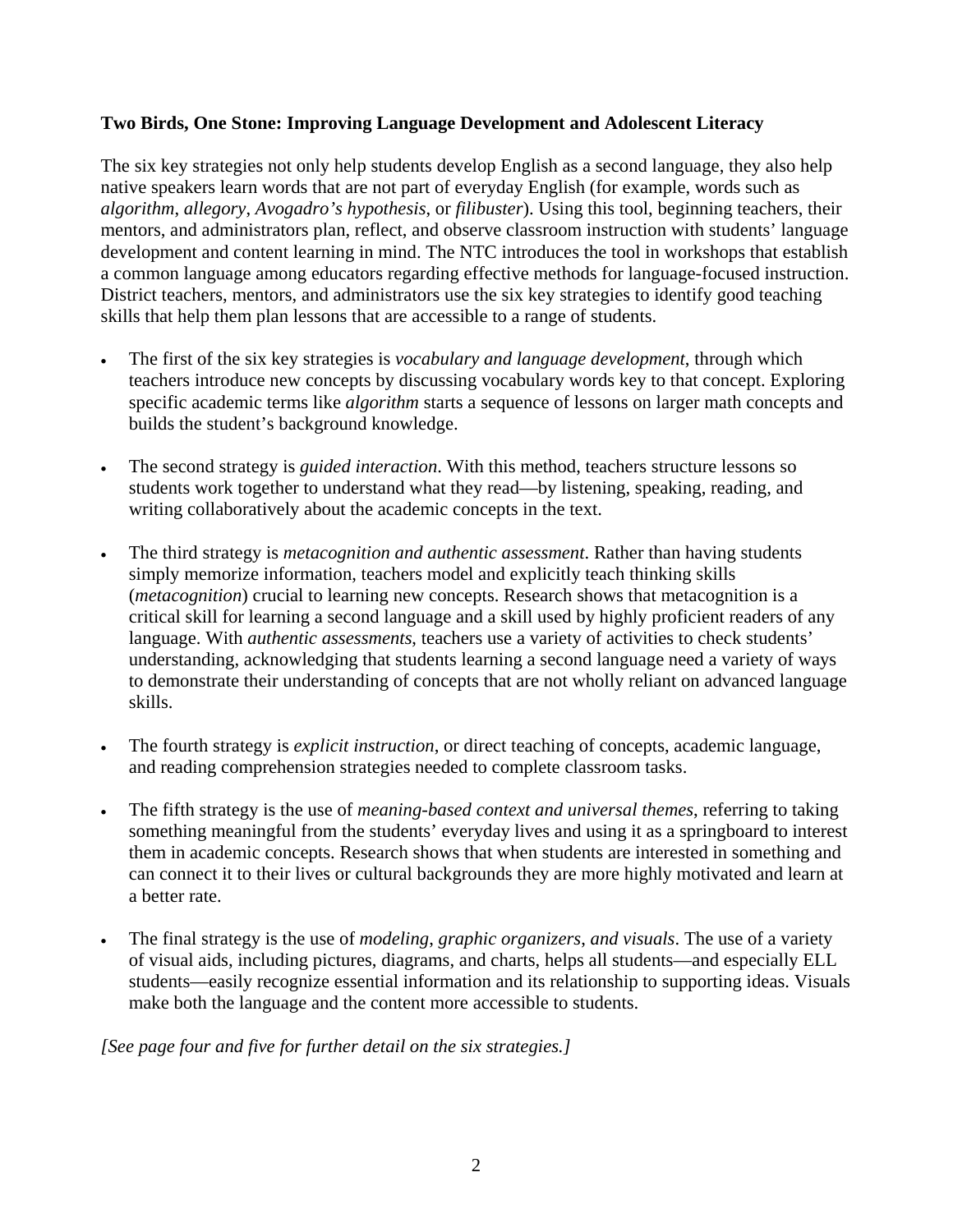### **All Means All: A Second Application of the Strategies**

When working with beginning teachers, the New Teacher Center realized that native Englishspeaking students learning academic language (such as *algorithm* or *allegory*) faced many of the same challenges as students learning English as a second language. Research has even referred to subject-specific academic language as a possible third language for ELL students. Therefore, the same strategies that are used to assist ELLs can also help native speakers understand the complex language used in their math, literature, science, and social studies classes. Through the mentoring program, the NTC has begun to use the six key strategies with teachers of native speakers as well.

The New Teacher Center provides beginning teachers and administrators with comprehensive professional development that demonstrates how to improve diverse students' academic literacy skills. Armed with this information, a school administrator may set a goal of raising the math achievement of current and former English-language learners, by encouraging math teachers to use the appropriate teaching techniques. With the school goal in mind, teachers and mentors might consider possible challenges in an upcoming lesson on graphing. They could explore essential concepts about graphing, aspects ELL or other students might find difficult in the math textbook's description of graphing, and a combination of the six key strategies that best supports students in attaining the ability to better understand and apply graphing skills.

The NTC believes that students' language development and subject knowledge flourishes when teachers, mentors, and administrators are supported to equip students with academic language skills, prerequisites for understanding subject-matter concepts, and motivational, culturally responsive resources for learning.

### **Results**

It is difficult to discern the specific impact of the six key strategies on teacher practice and student achievement, because this tool is only one element in an array of training and assessment tools provided by the New Teacher Center. However, as the program continues to expand, more formal evaluations will be completed. For now, a long-term teacher retention rate as high as 95% compared to a nationwide average around 50%—for teachers supported by the NTC model is a testament to the program's positive impact on the teaching profession. And the program's rapid expansion testifies to the belief by educators that it is effective. In the past year, use of the six key strategies have extended from Santa Cruz to the entire Silicon Valley, and into state and national mentor and administrator training programs provided by the New Teacher Center.

### **Contact Information**

Name: Rain S. Bongolan Development Coordinator, English Learner Instruction and Adolescent Literacy New Teacher Center, University of California at Santa Cruz E-mail: rain@newteachercenter.org

Name: Ellen Moir Executive Director, New Teacher Center, University of California at Santa Cruz Phone: 831-459-4323 E-mail: moir@ucsc.edu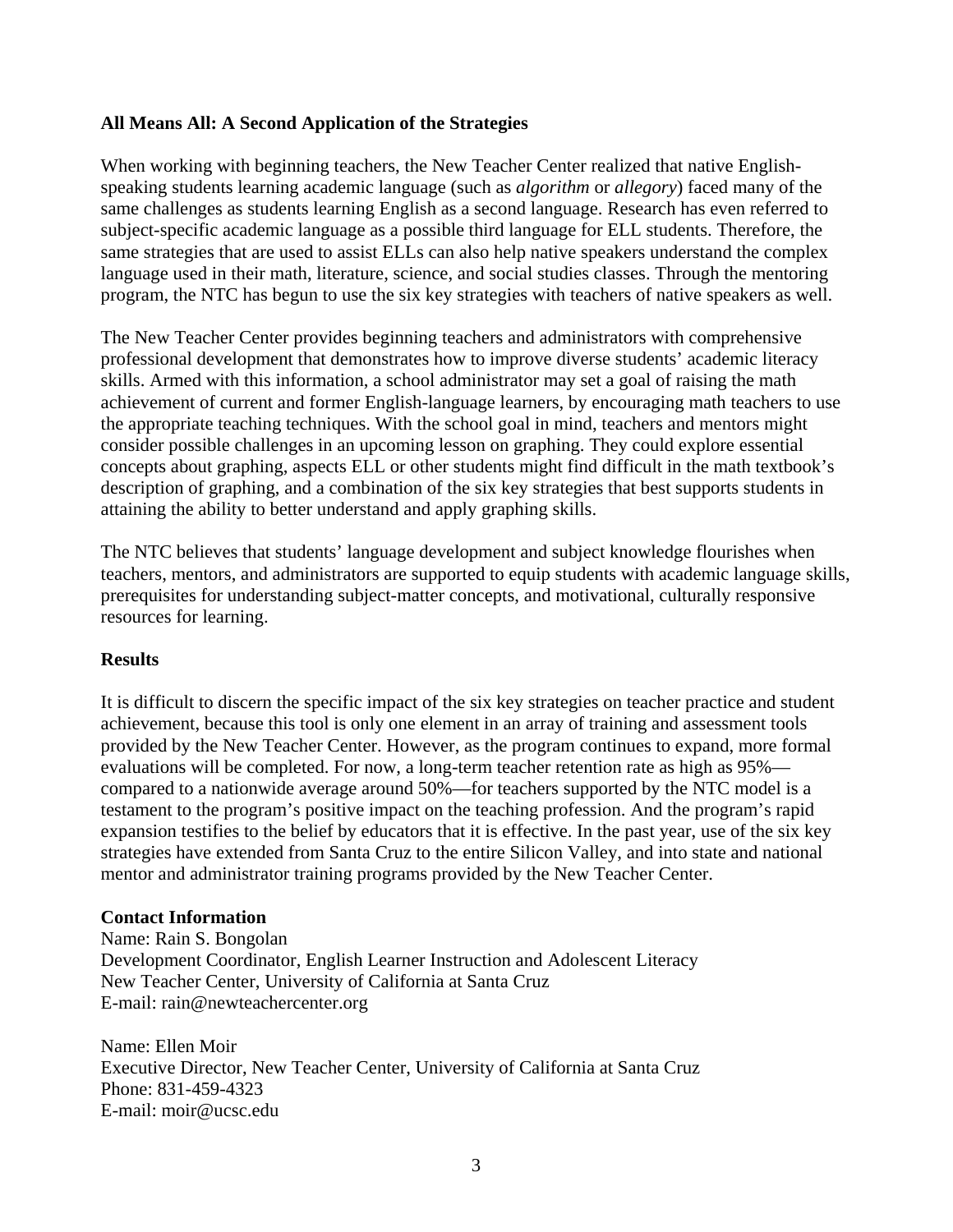

**Strategy #1** 

## *Accelerating Academic Language Development* **Six Key STRATEGIES for Teachers of English Learners**

**Strategy #2** 

#### **Vocabulary & Language Development Content knowledge:**  • Introduce new concepts via essential academic vocabulary. • Con sync esse Support Support students to students that such a set of the student student student students to student students to stude students that students set of the student students to stude students to stude students to stude stud word subj prere Academi • Enga  $in<sub>u</sub>$ vocabulary, phrases, & sentence struc As s to  $c<sub>i</sub>$ more  $&$  us acad gran struc spea Resp diffe lang acad **Sample a**  $\checkmark$  Word words into their parts (prefix, root Voc boo. Inter para spec **Guided Interaction Content knowledge:**  Structure multiple opportunities for peer-to-peer interactions as they learn content & develop their use of academic language in speaking/listening, reading & writing. • Clarify expectations, outcomes, & procedures related to tasks for flexible group activities. • Allow for primary language interactions to clarify concepts. **Academic language**: • Structure multiple opportunities for peer-to-peer interactions to increase speaking, listening, reading comprehension & writing skills. • Support language interactions with review/preview of language forms, use of graphic organizers or other types of modeling. **Sample activities/assessments:**   $\checkmark$  Partner interviews, Class surveys, Tea Party, Think-Pair-Share, Numbered Heads Together, Four Corners.  $\checkmark$  Poster projects, group presentations.  $\checkmark$  Perspective line-ups.  $\checkmark$  Readers' Theatre. 9 (See *Metacognition & Authentic Assessment* activities.)  $Action$ *strategy: Activities I use for this strategy:*

### **Strategy #3 Metacognition & Authentic Assessment**

#### **Content knowledge:**  • Teach students processes for

|                                                                                                                                                                                                                                                                                                                                                                                                                                                                                                                                                                                                                                                                                                                               | © New Teacher Center @ UC Santa Cruz (2005)                                                                                                                                                                                                                                                                                                                                                                                                                                                                                                                                                                                                                                                                                 |                                                                                                                                                                                                                                                                                                                                                                                                                                                                                                                                                                                                                                                                                                                                                              |
|-------------------------------------------------------------------------------------------------------------------------------------------------------------------------------------------------------------------------------------------------------------------------------------------------------------------------------------------------------------------------------------------------------------------------------------------------------------------------------------------------------------------------------------------------------------------------------------------------------------------------------------------------------------------------------------------------------------------------------|-----------------------------------------------------------------------------------------------------------------------------------------------------------------------------------------------------------------------------------------------------------------------------------------------------------------------------------------------------------------------------------------------------------------------------------------------------------------------------------------------------------------------------------------------------------------------------------------------------------------------------------------------------------------------------------------------------------------------------|--------------------------------------------------------------------------------------------------------------------------------------------------------------------------------------------------------------------------------------------------------------------------------------------------------------------------------------------------------------------------------------------------------------------------------------------------------------------------------------------------------------------------------------------------------------------------------------------------------------------------------------------------------------------------------------------------------------------------------------------------------------|
| gy:                                                                                                                                                                                                                                                                                                                                                                                                                                                                                                                                                                                                                                                                                                                           | strategy:                                                                                                                                                                                                                                                                                                                                                                                                                                                                                                                                                                                                                                                                                                                   | strategy:                                                                                                                                                                                                                                                                                                                                                                                                                                                                                                                                                                                                                                                                                                                                                    |
| ic language:<br>age beginning-level students<br>sing basic social & school<br>abulary, phrases, & sentence<br>ctures.<br>students progress, continue<br>ontextualize instruction of<br>e complex language forms<br>ses: subject-specific<br>demic vocabulary,<br>nmatical forms, & sentence<br>ctures used in listening,<br>aking, reading & writing.<br>pectfully distinguish<br>erences between primary<br>guage use & standard<br>demic English.<br>activities/assessments:<br>rd analysis: e.g., dissecting<br>ds into their parts (prefix,<br>t, suffix).<br>cabulary journals, A-B-C<br>ks, word webs, word walls.<br>ractive editing, Cloze<br>agraphs, dictations, subject-<br>cific journals.<br>ties I use for this | Academic language:<br>Structure multiple opportunities<br>$\bullet$<br>for peer-to-peer interactions to<br>increase speaking, listening,<br>reading comprehension &<br>writing skills.<br>Support language interactions<br>$\bullet$<br>with review/preview of<br>language forms, use of graphic<br>organizers or other types of<br>modeling.<br>Sample activities/assessments:<br>✓<br>Partner interviews, Class<br>surveys, Tea Party, Think-Pair-<br>Share, Numbered Heads<br>Together, Four Corners.<br>✓<br>Poster projects, group<br>presentations.<br>✓<br>Perspective line-ups.<br>✓<br>Readers' Theatre.<br>$\checkmark$<br>(See Metacognition & Authentic<br>Assessment activities.)<br>Activities I use for this | Use a variety of activities &<br>$\bullet$<br>tasks to check for understanding.<br>Academic language:<br>In addition to components listed<br>$\bullet$<br>above, ensure that assessment<br>tasks are appropriate to students'<br>assessed language development<br>level.<br>Provide enough time to complete<br>$\bullet$<br>tasks, appropriate feedback,<br>rubrics, & models to guide<br>students' self-assessment.<br>Sample activities/assessments:<br>Guided reading, completing<br>✓<br>chapter pre-reading guides,<br>reciprocal teaching, Directed<br>Reading Thinking Activity<br>(DRTA), Anticipation Guides,<br>double-entry journals.<br>✓<br>Think-alouds, K-W-L.<br>✓<br>Learning logs/journals, quick-<br>writes.<br>Activities I use for this |
| ential academic vocabulary.<br>nnect student-accessible<br>onyms or concepts to these<br>ential vocabulary.<br>port students to distinguish<br>d meanings, & their uses for<br>ject-specific tasks &<br>requisite language skills.                                                                                                                                                                                                                                                                                                                                                                                                                                                                                            | in speaking/listening, reading $\&$<br>writing.<br>Clarify expectations, outcomes,<br>$\bullet$<br>& procedures related to tasks for<br>flexible group activities.<br>Allow for primary language<br>$\bullet$<br>interactions to clarify concepts.                                                                                                                                                                                                                                                                                                                                                                                                                                                                          | metacognition: i.e., pre-reading<br>& pre-writing skills, word<br>analysis, & methods to monitor<br>their reading comprehension.<br>Teach & model ways for<br>$\bullet$<br>students to describe their<br>thinking processes verbally & in<br>writing.                                                                                                                                                                                                                                                                                                                                                                                                                                                                                                        |